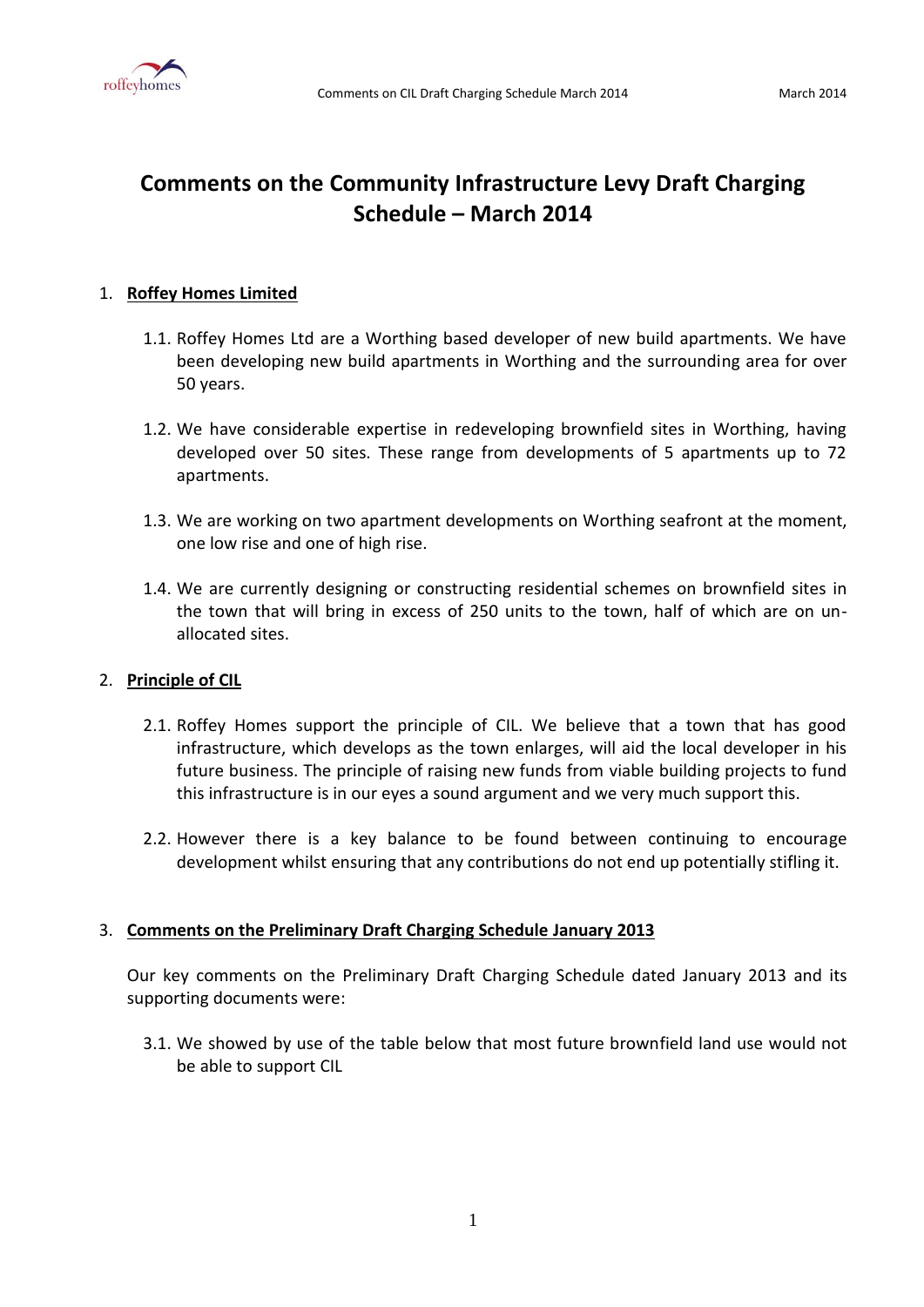

| <b>NCS</b>                        | Maximum Residential CIL Rates per SQM |            |            |           |          |  |  |
|-----------------------------------|---------------------------------------|------------|------------|-----------|----------|--|--|
| Sub Market / Base Land Value      | Mixed Residential                     | High Rise  | Low Rise   | Executive | Suburban |  |  |
|                                   | Development                           | Apartments | Apartments | Housing   | Housing  |  |  |
| 1 Low                             |                                       |            |            |           |          |  |  |
| <b>Greenfield to Residential</b>  | £104                                  | $-£1287$   | $-E321$    | £271      | £96      |  |  |
| Industrial to Residential         | £39                                   | $-£1314$   | $-6347$    | £206      | £40      |  |  |
| <b>Residential to Residential</b> | $-634$                                | $-£1342$   | $-6375$    | £136      | $-E20$   |  |  |
| 2 Medium                          |                                       |            |            |           |          |  |  |
| Greenfield to Residential         | £310                                  | $-£904$    | £66        | £513      | £336     |  |  |
| Industrial to Residential         | £245                                  | $-E930$    | £40        | £437      | £275     |  |  |
| <b>Residential to Residential</b> | -£27                                  | $-£1045$   | $-575$     | £162      | £41      |  |  |
| 3 High                            |                                       |            |            |           |          |  |  |
| Greenfield to Residential         | £271                                  | $-£636$    | £332       | £526      | £427     |  |  |
| Industrial to Residential         | £206                                  | $-6663$    | £305       | £459      | £370     |  |  |
| <b>Residential to Residential</b> | $-£134$                               | $-£803$    | £168       | £116      | £78      |  |  |

**This clearly shows that 24 out of the 45 residential situations are unable to sustain a CIL rate of £100 per SQM, and a further 5 are right on the margin of economic viability, which goes against the Point 30 of the Guidance issued by DCLG (December 2012). So it is reasonable to suggest that two thirds of residential development are likely to be unviable with this rate of CIL being charged!**

3.1.1. The Worthing Borough Council Preliminary Draft Charging Schedule says in Item 3.2 that the NCS Viability Assessment illustrates the maximum potential CIL rates which could be applied without threatening the economic viability of development, and that they (Worthing Borough Council) have set the CIL rates lower to take account of abnormal costs and other planning obligations. The following statement is then given:

> *"As such the recommended CIL rates are set significantly within the identified viability margins to take account of these unknown factors. In addition the proposed rates set out (below) are balanced and set against the context of Worthing where there is a clear and over-arching aim to deliver regeneration across the Borough"*

> It is the brownfield and regeneration areas that are most likely to deliver new residential housing, as confirmed by the Borough's own Housing Trajectory targets for the future. We have already shown that 50% of the Areas of Change (key regeneration sites) with residential elements are for high rise developments of apartments which cannot sustain CIL. Other brownfield sites have high existing land values and require a reasonable uplift to tempt owners to sell. Our comments in our Items 3.4.23 to 3.4.45 show that we very strongly believe that how CIL is applied will materially affect development on brownfield land. The NCS authors also recognise this by saying for the 'residential to residential' situation, *"development will occur on recycled brownfield sites in similar value use with little or no uplift in land value – the worst case CIL position. It is acknowledged that the majority of development in an essentially urban environment like Worthing is likely to emerge from brownfield development sites and CIL rates should be set accordingly"*.

> We would argue that the CIL rates have not been set accordingly for the 'Residential to Residential' areas. Out of the 15 'residential to residential' examples in the viability assessment, 11 are shown to be unable to support any CIL and the remaining 4 can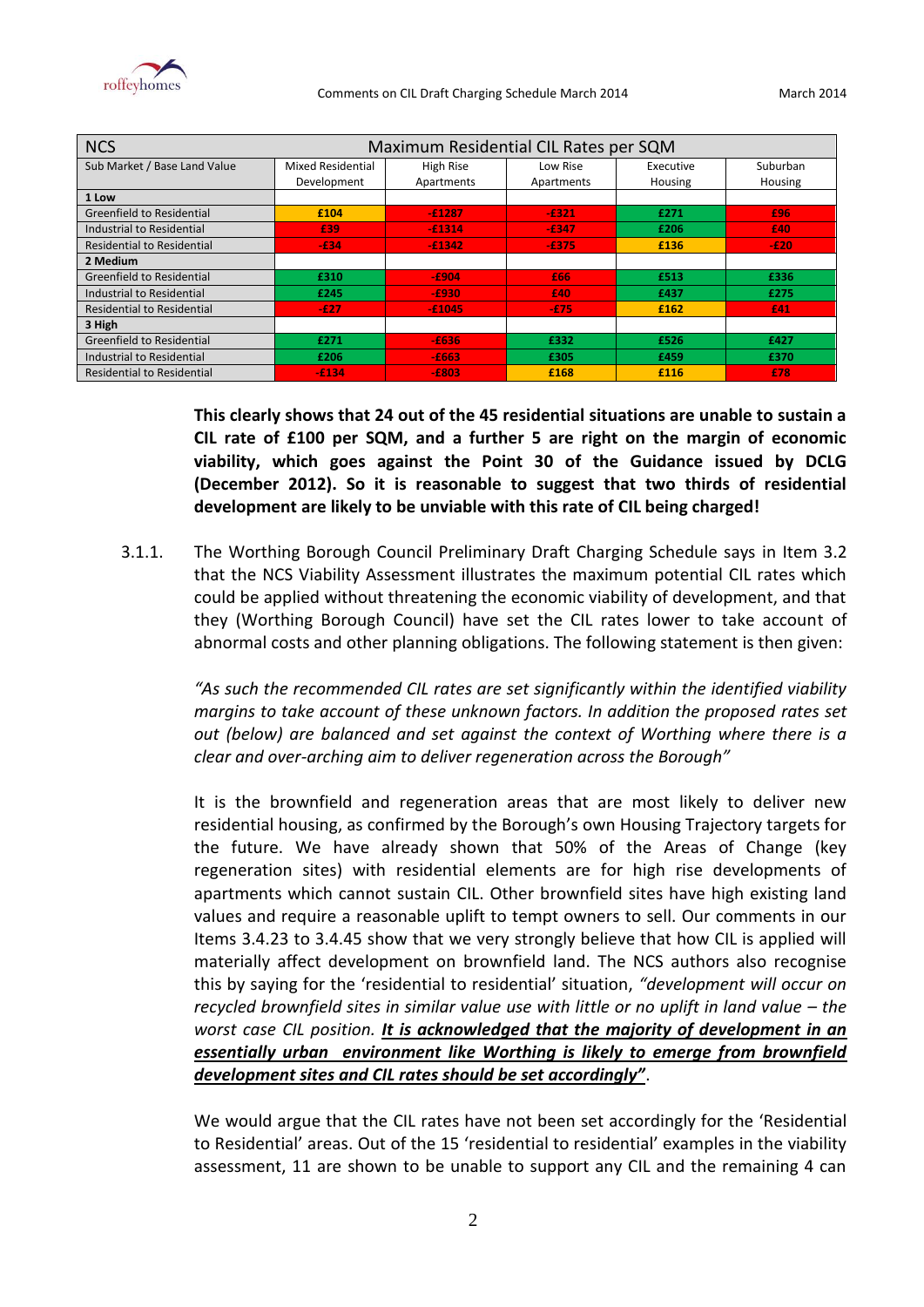

only just support CIL, not allowing for any site abnormal costs. The £100 per SQM CIL rate would only allow a tiny uplift when viewed against the uplift for industrial or greenfield areas.

**Taking account of the Department for Communities and Local Government 'Community Infrastructure Levy – Guidance' dated December 2012, which says that a key consideration is the balance between securing additional investment for infrastructure to support development and the potential economic effect of imposing the levy upon development across their area, we believe that by deciding to charge one flat rate, the Borough are more likely to have a negative impact on development across the majority of the area that is likely to provide future development, which the authors have confirmed is brownfield land. This is backed up by our table above and by our further realistic analysis of what type of development is likely to occur where. (see 3.4.23 to 3.4.45)**

**Further we would refer to point 10 of this Guidance which states "the examiner should be ready to recommend modification or rejection of the draft charging schedule if it threatens delivery of the relevant Plan as a whole". Through our evidence and analysis above, we contend that the majority of the delivery of the Plan is un-likely to occur, because most of the development is likely to occur on brownfield land or strategic regeneration sites which are definitely or most likely to be unable to support CIL.**

**As stated in point 34 of the Guidance, we believe the Borough should review their CIL rate for brownfield development land types and set it at differential rates to suit the type of development and location. This would make the levy more flexible to local conditions.** 

3.1.2. We are not happy that the current wording in the Preliminary Draft Charging Schedule meets the recommendations of the comments made by NCS on how to approach sites where CIL will effect viability. The Council say that all eligible sites, by which we presume all land in the Borough, will be charged CIL at the £100 per SQM rate. They say in very rare circumstances will discretionary relief be given. However elsewhere they say that only developments that are shown to be viable will be charged CIL and that on developments where charging CIL will make them unviable, a zero rate shall be applied.

**The wording throughout on this is ambiguous. A clear statement of policy needs to be given. If the Borough is to be 'open to business' for developers they should have a very clear policy on a procedure of how to deal with sites where charging CIL will make the site unviable.**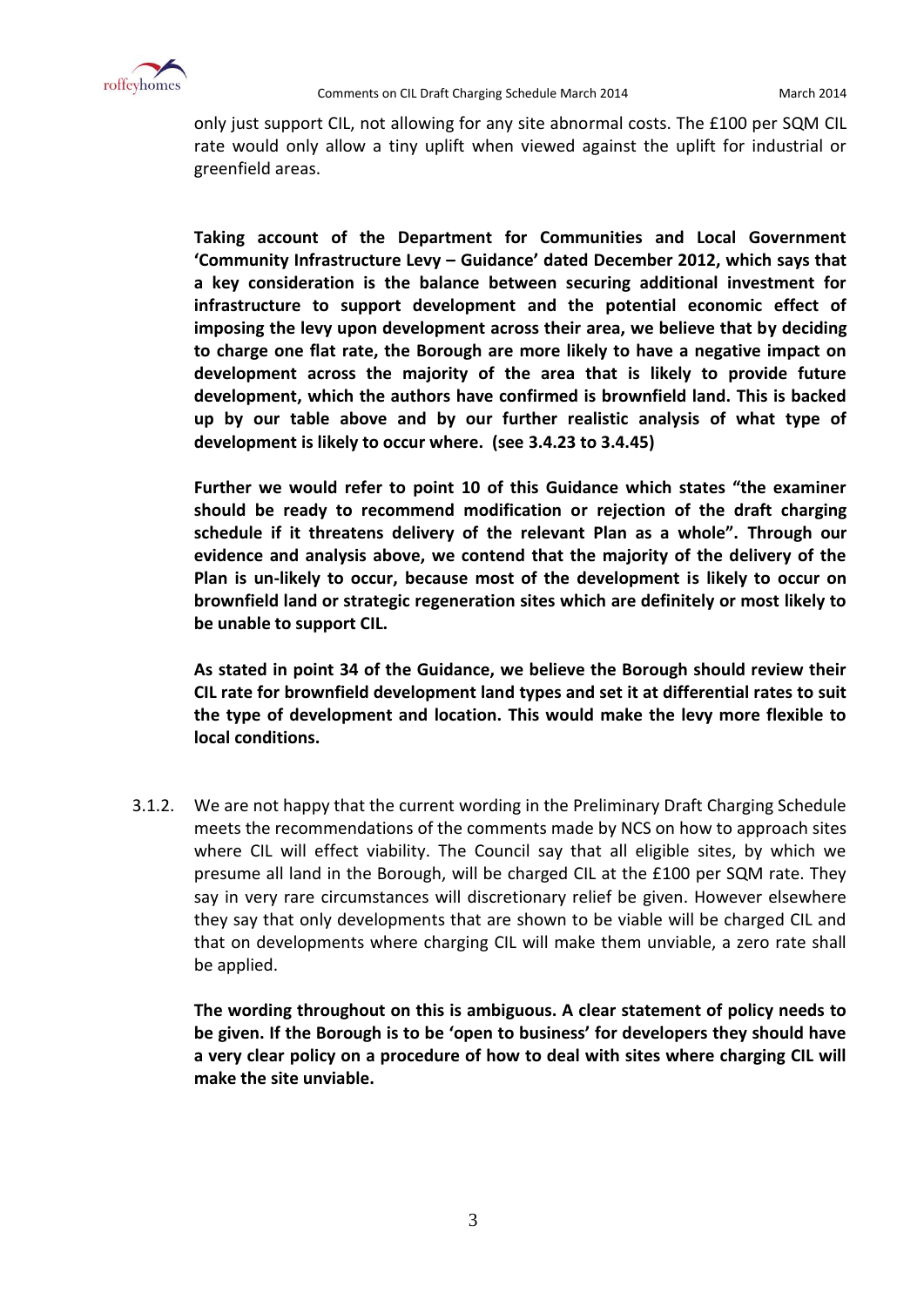

3.1.3. We believe the proposed collection of CIL on CIL-viable developments should be made easier for developments of apartments, where financing and cash flow requirements make the early payment of CIL a lot harder, and may well prevent financing occurring. It is reasonable to apply the current standards on collection of Section 106 contributions for apartments where apartment developments have historically been allowed to pay contributions and provide affordable housing after between 30-50% of completions occurring.

# 4. **Comments on new supplementary and supporting documents**

From our previous comments, it can be seen that we had grave concerns over the delivery of future housing on brownfield land once CIL and other contributions have been applied. We therefore looked to the revised Assessment to further analyse brownfield land and to confirm our concerns.

We have read through the following new information and comment as below.

# **4.1. Land Value Appraisal Study – supplementary report November 2013**

- 4.1.1. We have commented previously that we have not been approached for information on land values or sales values. Once again we are disappointed that as the main developer of brownfield land in Worthing, we have not been contacted at any point to ascertain our views and be provided with information on developing brownfield land.
- 4.1.2. On page 5, mention is made of 3 development sites:
	- Pumping Station in Hill Barn Lane, Worthing
	- Overstrand, ShopsdamRoad, Lancing
	- Soldiers Field Lane, Paddock House, Findon

The report also says that Barratts and Taylor Wimpey have been consulted.

- 4.1.3. Our issue is that we do not believe that these examples are representative of where future development is likely to occur. The sites in Lancing and Findon are in adjacent Council areas. The Pumping Station was a redundant Southern Water site used as a pumping station with no recognisable existing value except for any change of use value. There are many sites in Worthing that should have been used to check land values, particularly brownfield sites. We have not been contacted in this regard and could have provided information.
- 4.1.4. The report also notes on page 4 that residual land values were assessed against other sources of land value information to ensure that this was not just 'an academic exercise to produce a theoretical land value which may not bear scrutiny when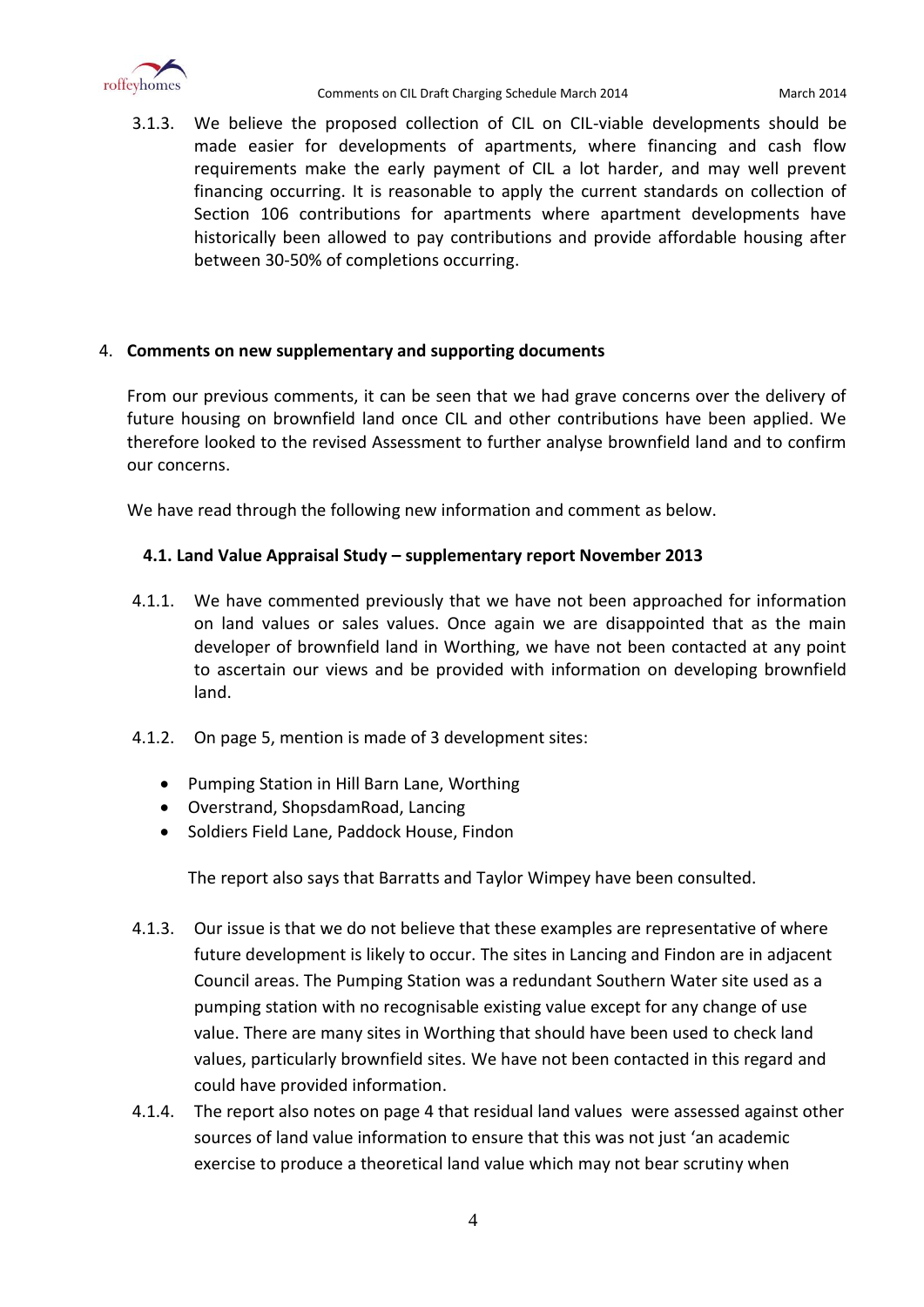

#### Comments on CIL Draft Charging Schedule March 2014 March 2014

compared against current market activity'. Other supporting documents confirm that most development is likely to occur in the future on brownfield land within the Borough. Whilst there is some redundant brownfield land use that may be able to accept a change of use, we contend that most brownfield development is likely to come about through natural redevelopment of inefficient existing residential land. However we have not seen or been provided with any evidence that shows that residual land calculations show any residual value to support the payment of CIL, affordable housing or Section 106 contributions.

- 4.1.5. We believe the Land Value Appraisal Study should specifically look at this. It is our contention that the redevelopment of existing residential development in the town will be key to providing housing target numbers going forward because of the restricted location of Worthing between the Sea and the South Downs National Park., and adjacent councils on either side. There is very little greenfield land to redevelop and so the focus of the Planning Officers should be to aid redevelopment of inefficient existing residential land. In doing so, they should be studying in detail current types of brownfield land use in the Borough to find out if CIL and other contributions will affect delivery of future housing.
- 4.1.6. The report gives further information on sales prices. We agree that seafront locations should be able to support CIL due to the increase in sales price values. However when you step back from the seafront, values drop drastically to around £200 to £320 psf.
- 4.1.7. In recent years we have built apartments that are on inefficient existing residential brownfield land and not on the seafront. By nature of the existing value of the residential use, it is our contention that these sites shall be unable to deliver CIL, affordable housing and Section 106 contributions.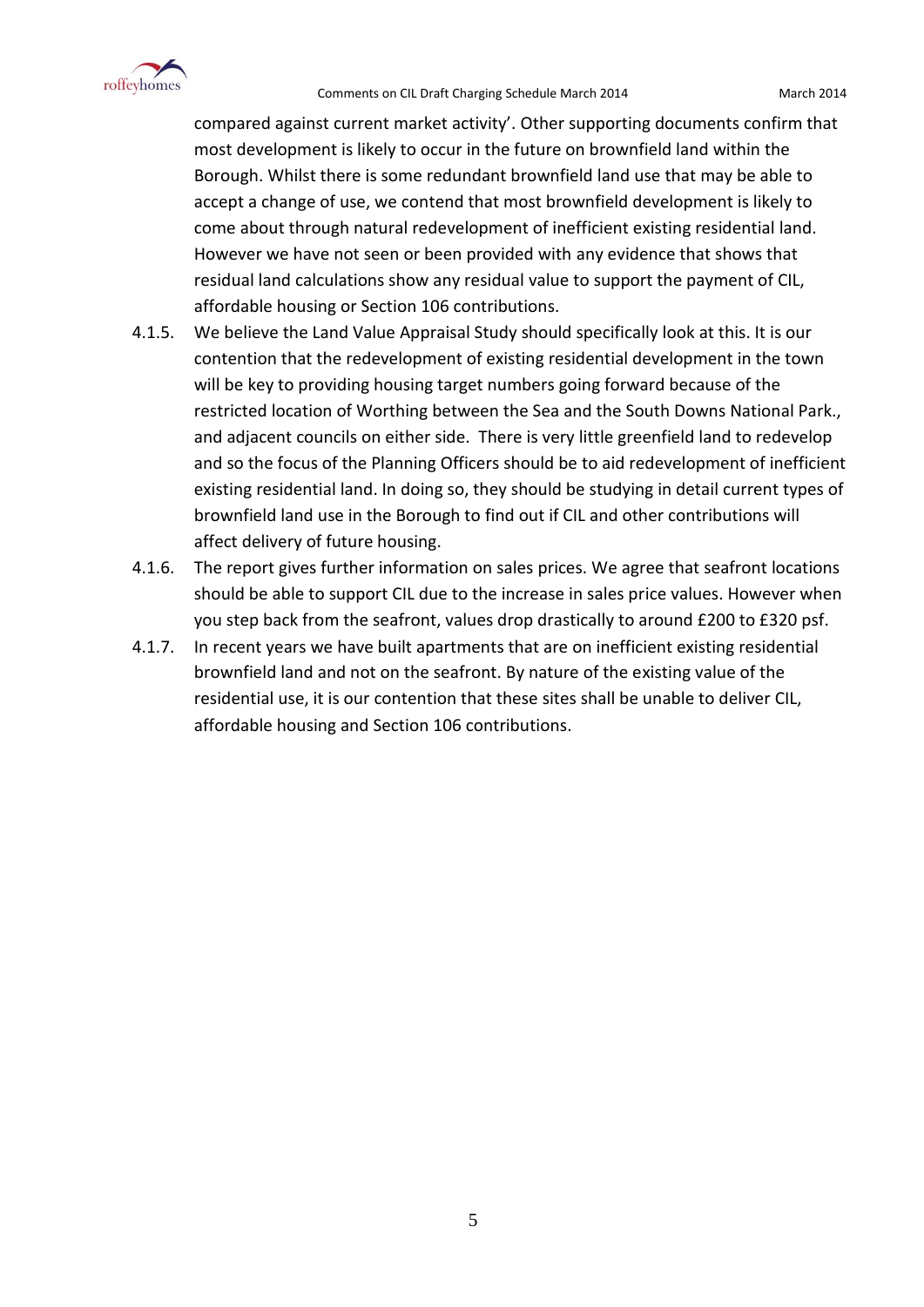

# **4.2. Viability Assessment**

## **General**

- 4.2.1. Item 1.7 the last sentence says "*that a category or location of development is shown to be unviable, a zero CIL rate will be recommended.*" **We have been unable to find any mention of this within the Councils draft charging schedule.** Taking this statement, and reviewing against the residential viability results on page 31, there should be 36 potential scenarios where there should be no CIL charged out of 90 – so a third of the potential scenarios of applying CIL on residential show that it cannot be supported. If you assume then look at the greenfield / brownfield situation, this changes to 30 out of 60 – **so 50% residential development on brownfield land is unable to support CIL in Worthing!!!!!!!** We find it quite staggering that even taking into account the fact that we have serious doubts over many of the figures within the document, the Local Authority continue to believe a blanket CIL rate against all residential development should still occur!
- 4.2.2. Items 1.11 to 1.13 we disagree with these Key Findings and our reasons shall be provided later. However a quick glance at the Viabilty table on page 32 shows that this statement is false. The report is trying to be clever by only referring to the greenfield and brownfield figures and ignoring the market comparable. The brownfield land figures are based on change of use from industrial to residential. There is hardly any industrial use in the medium and high land values areas, and those minor areas of industrial use that do exist are highly unlikely to be redeveloped as they are currently being used as going concerns or because they are in industrial parks. The most likely brownfield redevelopment will occur where there is no change of use, residential to residential, the very results which they have deleted since their preliminary reports. **For this reason we believe it is absolutely right to refer to the market comparable results, as ignoring them will render the whole report a whitewash so that they can try and justify a fixed rate application rather than a variable rate application**
- 4.2.3. We disagree with the general conclusion remarks in 1.20.
- 4.2.4. Item 1.21 we agree that most new development will emerge on brownfield sites.

# **Methodology**

*4.2.5.* Item 3.26 – the Assessment approach is fundamentally wrong when their own Assessment in item 1.21 clearly states that most development will emerge on brownfield land. Rather than further analyse our comments on looking closer into brownfield development, the Assessment chooses to restrict the analysis by deleting the analysis of 'Residential – Residential' that existed in their December 2012 Assessment. The Assessment states that "*the median brownfield position recognises that existing commercial sites will have an established value. The existing use value is based on a low value brownfield use (Industrial)"*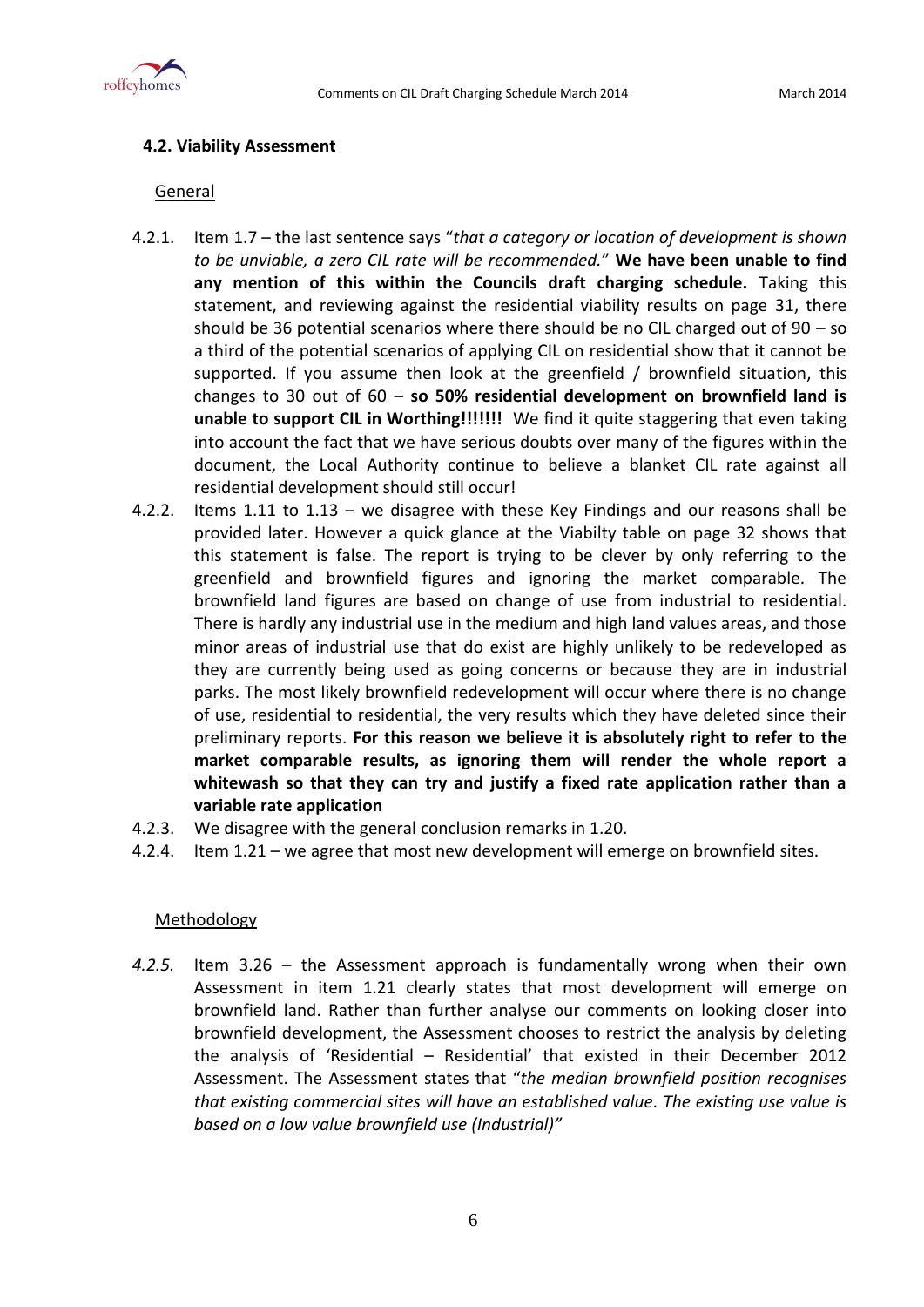

We just cannot understand why, after our comments on the Preliminary Charging Schedule, they have chosen to reduce the analysis of where most future residential development is to occur.

- *4.2.6.* Item 3.27 there should be far greater analysis of brownfield change of use to residential as this is where over 75 % of the future delivery will be going forward. The report mistakenly considers that they have carried out a reasonable scope of land value scenarios. We shall argue that when past brownfield residential development is analysed, most of it has occurred on either past residential or commercial uses and as such all three situations should be analysed.
- *4.2.7.* It is also worth pointing out that the current Planning Policy in Worthing (SBD Sustainable Economy) does not allow change of use from Industrial or Commercial uses until a set of stringent steps occur, primary of which are proving they are unviable and that a two year marketing period has proven this. **So the Council have based their viability assessment on change of land uses that they in fact resist unless a long two year process has occurred!**
- *4.2.8.* Item 3.36 provides summary sales values. However it does not allow for the huge differences in value in these areas due to location which occur particularly for apartments. It has taken a median value rather than the range. The Land Value Appraisal Study showed the wide range of values however it is distorted by the seafront values which in reality are a finite product that is rarely to come forward for providing CIL. Seafront sites can deliver CIL. Inland brownfield sites of residential to residential cannot.
- *4.2.9.* Item 4.10 the size of the 2 Bed apartment at 66m2 is the absolute smallest allowed under the recently adopted SBD 'Space Standards' document by the Borough Council. It seems wholly unreasonable to adopt the lowest possible size so as to keep the build costs as low as possible in order to help the situation for potential to charge for CIL. It would be far more reasonable to increase this minimum size by 10m2. Additionally, the report states that the unit type sizes are *"generally reflective of market circumstances in Worthing".* Please can the evidence be provided to support this statement. Whilst this may be true for affordable housing apartments, it is not my understanding of private market situation.
- *4.2.10.* We also believe that they have applied the lowest build costs (based on the minimum space standards mentioned above) against the median sales values for properties. This is not right. You either use the lowest land sales values against the lowest build costs, or you use the median against the median.
- *4.2.11.* Item 4.22 whilst 20% is the normal situation for Developers profit at the moment, this is more applicable to housing developments. On apartment developments, where ALL costs are born in advance of the first sale, rather than the phasing that can occur on housing sites, there is far more risk and so a higher return of 25% is needed to seek development finance from lenders. Additionally, funders are only providing 60% finance for apartment developments at the moment, which causes greater financial issues for apartment developers.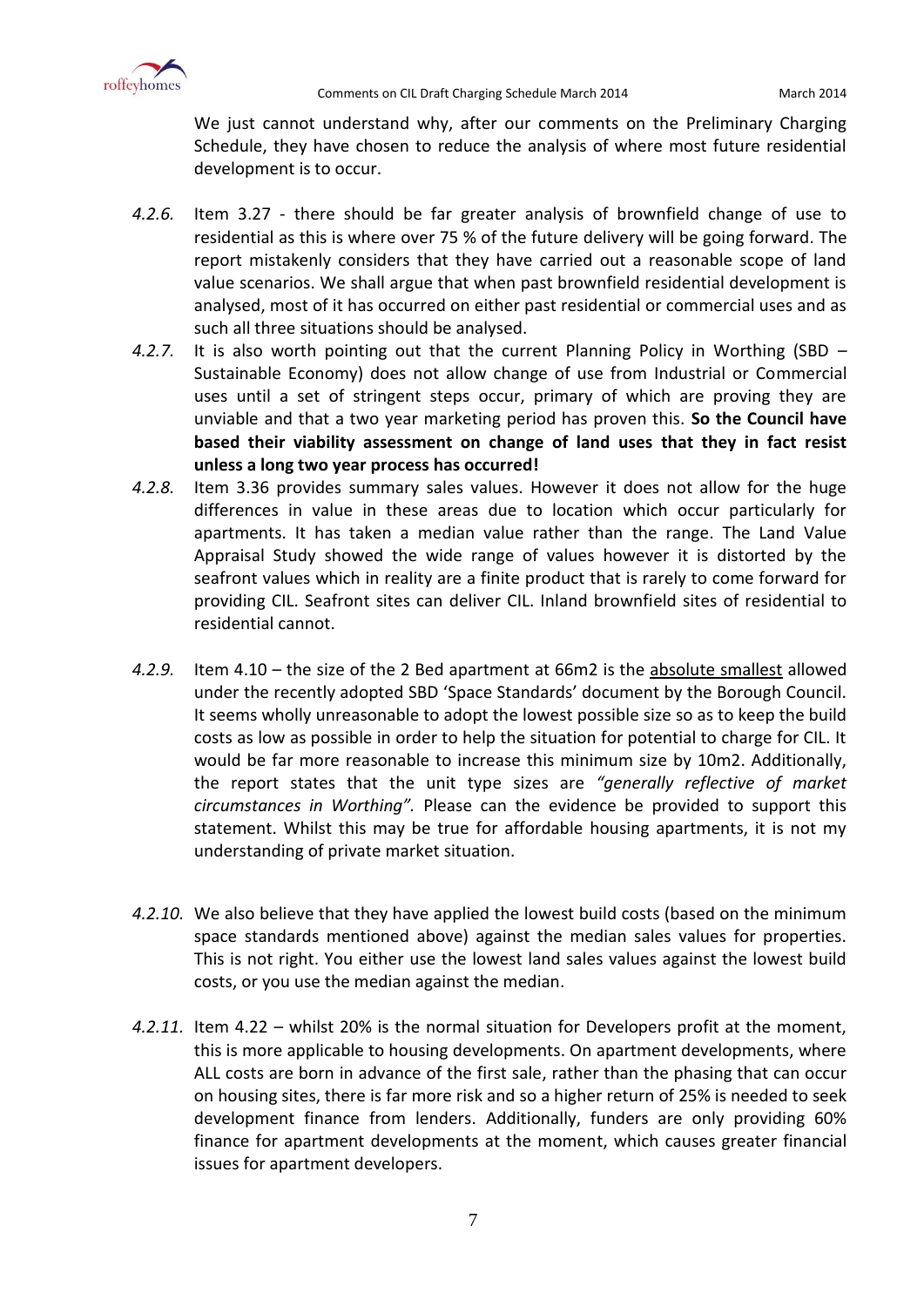

### Viability Appraisal results

*4.2.12.* Page 31 provides a table of the Maximum Residential CIL rates.

We can see no explanation as to why the Maximum Residential CIL rates have changed as listed below:

- Low value land area CIL rates for Mixed residential development have **GONE DOWN around 10-20%,** ie. Less likely to deliver CIL
- Low rise apartment blocks for Medium and High value land areas have had their rates magically **increased by over 200%** since the Preliminary figures!! There is no explanation for this in any of the documentation. We believe these figures are manufactured.
- But executive and suburban housing in Medium value areas have had their rates **reduced** by anything from 20 to 180%

# High rise apartment viability appraisal for CIL.

4.2.13. We believe that high rise development shall be unlikely to occur in many areas of Worthing because of the costs associated with high rise construction against the future sales values. The report mentions schemes such as The Causeway and Teville Gate, but neither scheme is viable even though planning permissions have been given. Where it does occur, we do believe it likely to just about be able to support CIL. However, we foresee very little future high rise in Worthing unless very close to the seafront.

# Low rise apartment and housing (Suburban and Executive) viability appraisal for CIL

4.2.14. Roffey Homes believe that Worthing is not delivering its housing targets. We appointed ECE Planning to review the housing numbers. They have confirmed the following:

The following represents our assessment of those five-year housing land calculations as attached.

# **Table 1 – South East Plan 2006/2026 – 4,000 @ 200/Annum**

Table 1 represents Worthing Borough Council's current published five-year housing land supply position as, identified through the Worthing Borough Council 2012/13 Annual Monitoring Report. This housing land supply position is calculated against the housing requirement as set out within the now abolished South East Plan which, required Worthing Borough Council to provide 4,000 dwellings between 2006-2026 at 200 dwellings per annum. Against this requirement WBC are currently achieving a surplus of 314 dwellings (2012/13), therefore in combination with the Council's projected completions between 2013/14-2017/18, WBC can demonstrate in excess of 15 years housing land supply.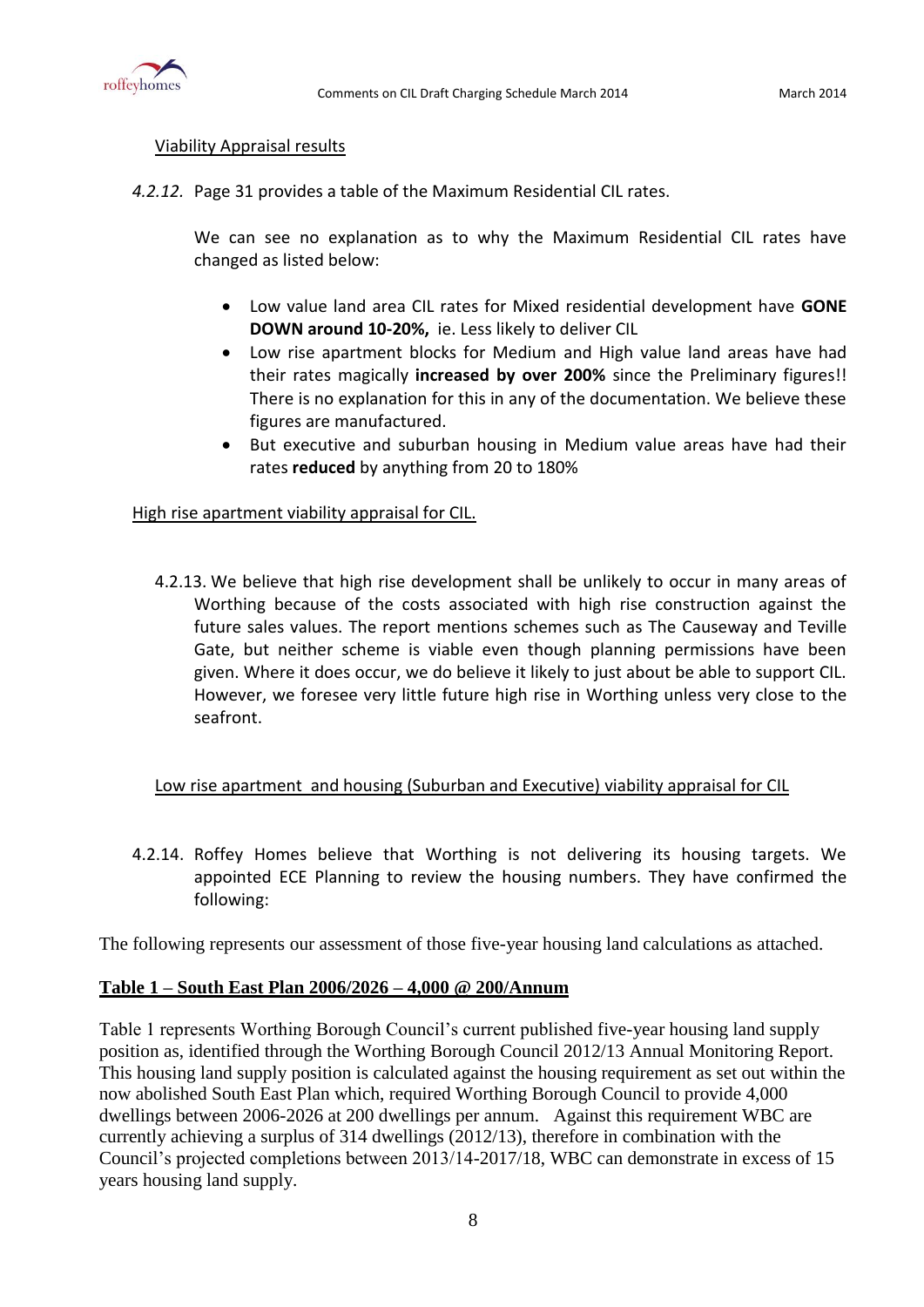

While WBC appear to demonstrate a 15 year housing land supply against the current South East Plan and Worthing Core Strategy requirement, it is our considered view that this calculation is fundamentally flawed.

Firstly, we have significant concerns with regards to the South East Plan and Worthing Core Strategy housing requirement which, at 200 dwellings per annum is substantially reduced from the findings of the recently published Strategic Housing Market Assessment.

However of greater significance, we have major apprehensions in relation to WBC's projected housing completions as identified within the 2012/2013 AMR and, which have been used to calculate the five-year housing land supply. It is our view that WBC have 'cooked the books' with regards to their predicted housing delivery rates which, range from 227 (2013/14) and 625 (2016/17) over the next five years. These significantly outstrip and of the Council's historic delivery rates, including at the height of the economic boom.

A detailed analysis of these projected completion rates raise further questions, with WBC suggesting a delivery rate of up to 200 dwellings per annum from allocated sites including West Durrington. Such delivery rates are in our view are highly unrealistic.

Therefore it is our considered view that, under greater scrutiny, Worthing Borough Council would not be able to robustly demonstrate such a positive five-year housing land supply.

# **Table 2 – SHMA 2011-2031 – PROJ 2 13,527 @ 676/Annum**

Table 2 is based upon the highest housing need projection identified within the West Sussex Coastal Strategic Housing Market Assessment, PROJ 2 is based on the sub-national population projections based upon census data.

On the basis of this projection, it is our considered view that Worthing Borough Council are unable to demonstrate a robust five-year housing land supply and, instead can only demonstrate 2.5 years housing land supply. This could be further reduced on the basis of our concerns in relation to the Council's housing delivery projections.

# **Table 3 – SHMA 2011-2031 – Average 11,600 @ 580/Annum**

Table 3 is based upon our assessment of the projections provided within the West Sussex Coastal Strategic Housing Market Assessment, based upon those projections they provide for growth within the Borough.

Again, on the basis of this projection, it is our considered view that Worthing Borough Council are unable to demonstrate a robust five-year housing land supply and, instead can only demonstrate 3 years housing land supply. This could be further reduced on the basis of our concerns in relation to the Council's housing delivery projections.

# **Summary**

Therefore, on the basis of the above calculations, WBC need to deliver significant additional housing in the future to meet defined needs. Issues such as blanket CIL charging rates will have a profound impact on the Councils ability to deliver such housing, by spatially rendering certain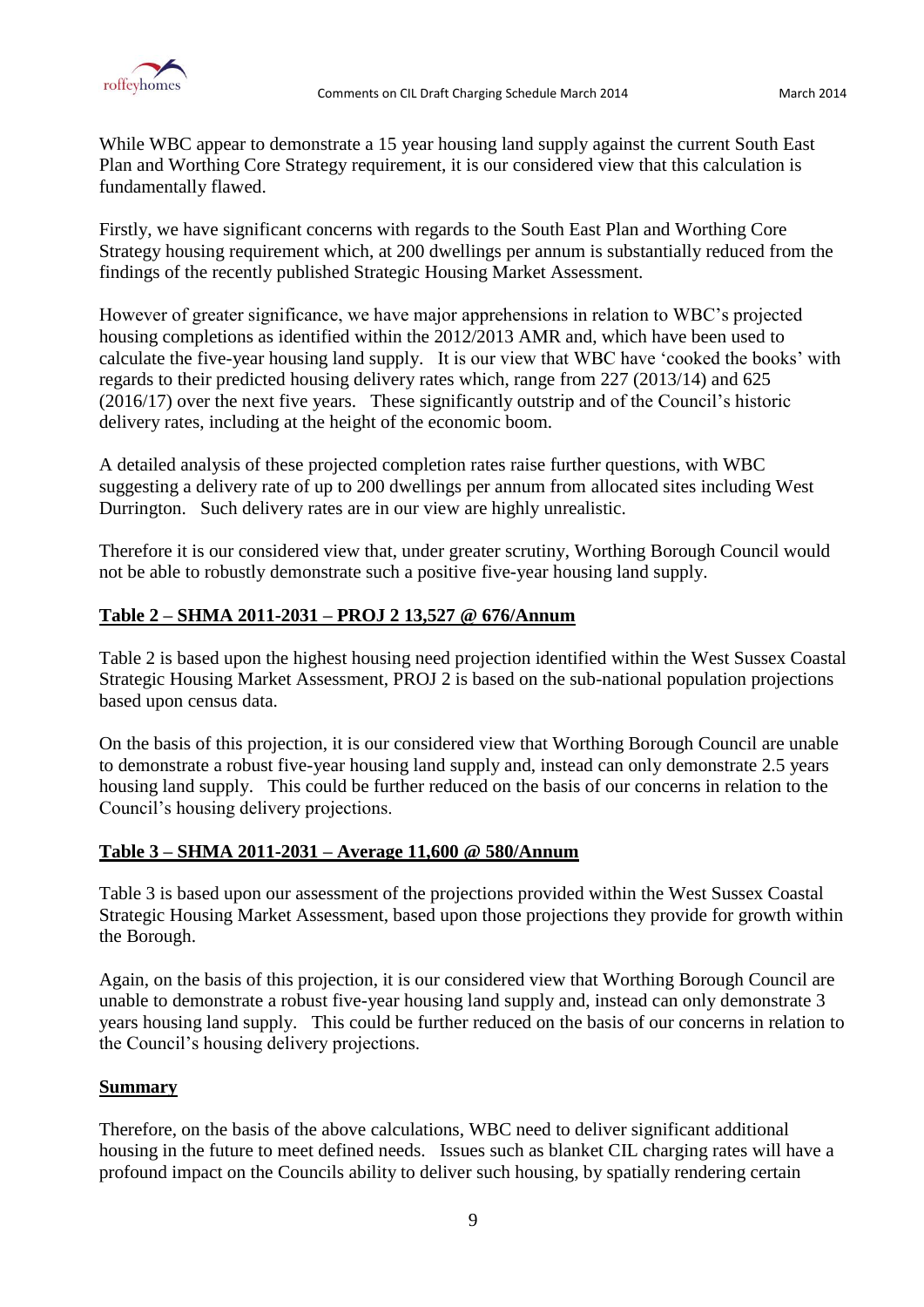

forms of housing development unviable. The Council target the provision of family housing as set out in the Core Strategy and evidence base and in this regard the proposed CIL rates are likely to have the most pronounced and negative impacts in the lower value areas identified.

- 4.2.15. Based on the above, it is our belief that in order to deliver sufficient housing numbers in the Borough, there will have to be more redevelopment in existing brownfield areas. Towns and cities do by nature grow out, but when they are restricted by natural boundaries, such as the sea and Downs around Worthing, they need to encourage redevelopment of key areas around the centre, seafront and other sustainable locations. In essence we should encourage reasonable redevelopment of areas that are currently low density but can support increased density.
- 4.2.16. Such areas include commercial and industrial uses that can no longer be justified in these locations, but it is our belief that many of these in Worthing have already been redeveloped.
- 4.2.17. We believe the greatest potential exists where low density housing occurs within the existing urban fabric. The Council believe that more family housing is needed in Worthing and we agree with this. However the geography of the town is such that much of this may need to be provided in the form of family apartments as well as suburban housing. With this in mind we have analysed the ability of low rise apartments, executive and suburban housing in such areas to be delivered with CIL rates of £100 per SQM being applied.
- 4.2.18. We would refer back to the tables on Page 31. We believe the following can be determined:
	- We totally agree that greenfield land can support CIL at £100 per SQM on all land value scenarios
	- The low value area occupies a third of Worthing and is unable to support CIL on any brownfield site in this area. This includes **ALL industrial sites in the Borough. This also occurs when there is zero affordable housing.**
	- Medium value brownfield areas can only just support CIL rates of £100 per SQM on low rise apartment, suburban and executive housing. However as noted in the report, this 'brownfield' value is based on the lowest land value – Industrial – changing to residential. There are very very few industrial sites in Worthing medium value areas and by nature these come to market when the existing use has closed down and no other business will move in. After meeting the Local Authority condition that the site be marketed for 2 years, the site can only then be valid for change of use to say residential. Because the industrial use is no longer valid or viable, the existing land value drops significantly unless a change of use occurs. We agree that if this can deliver CIL then the uplift should be shared by both the landowner and the Local Authority. However one must bear in mind that such industrial sites are highly likely to have abnormal costs such as contamination, asbestos, demolition etc. This is acknowledged in the report. We therefore believe that with the viability table only just showing that CIL at £100 per SQM is possible, it is highly likely that such CIL could restrict the delivery of housing on these sites unless Affordable Housing and other planning obligations are removed, in which case CIL shall be able to be charged.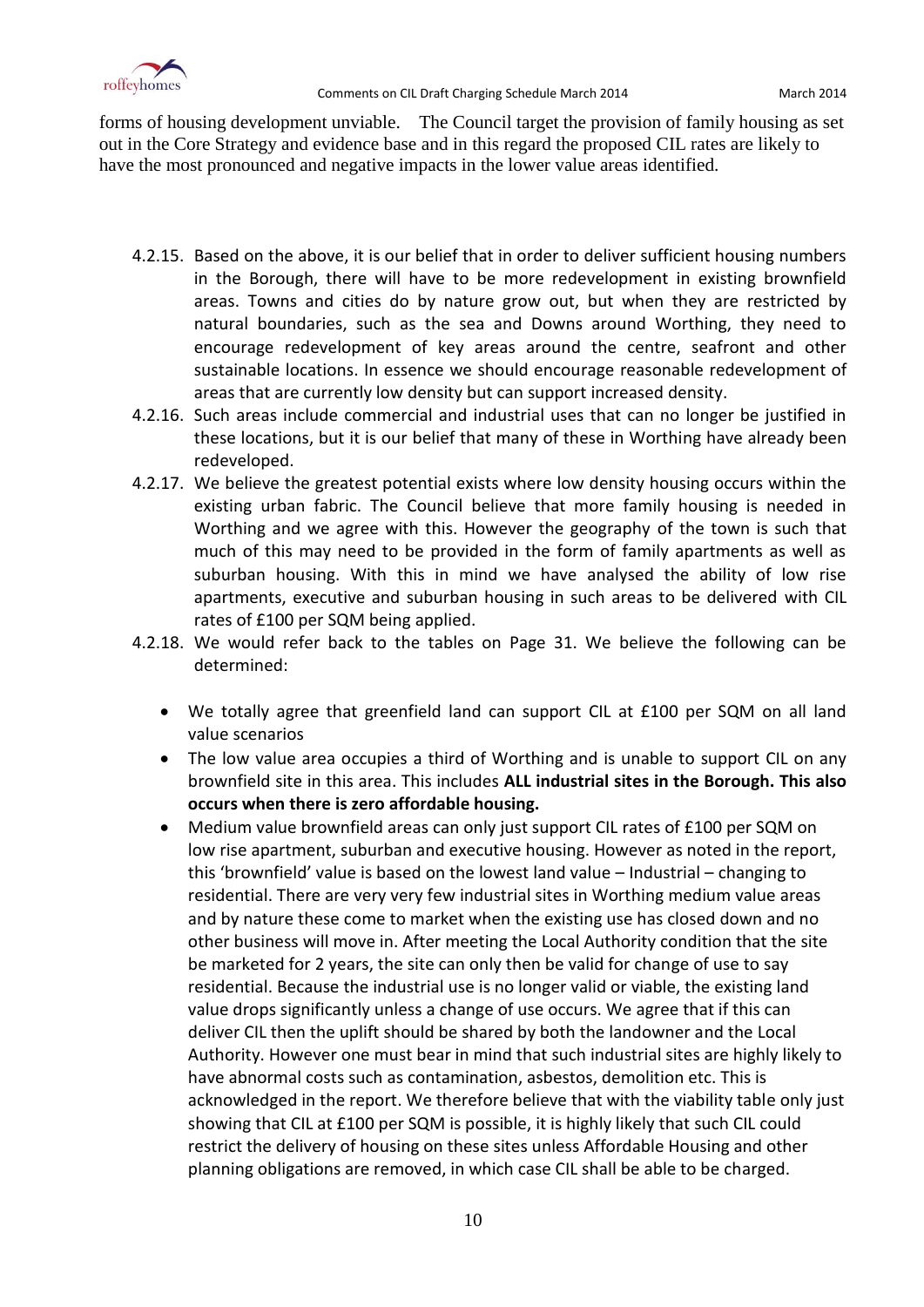

- Medium value 'Market comparable' values show that low rise apartments, executive housing and suburban housing cannot support CIL. We do not fully understand what 'market comparable' is. However if this means that residential to residential land use (as previously shown in the Preliminary documents) then this means that huge areas of Worthing shall be unable to support CIL. This to us is a key area where the Council should be focusing on supporting redevelopment of residential areas with greater intensification but we believe that political factors and 'NIMBYISM' are forcing this to be ignored.
- Even with affordable housing and planning obligations removed, intensifying housing on existing residential areas cannot support CIL.
- High value brownfield and Market comparable land use again shows that housing in particular cannot or can barely support CIL in 3 out of 4 situations. When abnormal costs are factored in, we believe it shall become unviable. The Local Authority state that they wish to help push for family housing in the Borough. They have very few greenfield sites. How are they going to get more of this type of housing by applying CIL when it shall make housing more likely to be unviable on the very land use (brownfield, market comparable) where they really need to focus their attention?
- We cannot understand why low rise apartments in high land values are suddenly between 3 to 8 times more able to support CIL than on medium land values when housing is only marginally more between the two value areas. **There is a definite error here**. On the basis that the construction cost is the same for an identical building, then the increased sales values for the high land value should be countered by the higher existing land value and not materially effect the land price uplift in a huge way. This huge error can further be shown up by the viability report own figures of Sales values on Page 21, where the difference in sales values between medium and high value areas is only 19%. We believe the figures for low rise apartments on high land values should be:
	- o Brownfield = £155 per SQM
	- $\circ$  Market comparable = £65 per SQM.
- 4.2.19. Item 8.14 this is a concocted appraisal that has huge errors in terms of construction cost on the underground parking and transfer slab. Roffey Homes have built many underground car parks with accommodation above. The cost of this and the transfer slab will make this site unviable. I could provide figures to support this.
- 4.2.20. I am also perplexed why this viability appraisal mentions just 50 residential units, whilst in item 8.23, the report say the site can support 250 units????

# 5. **Comments on Worthing Borough Council Community Infrastructure Levy – Draft Charging Schedule March 2104**

- 5.1. We refer to our comments above on why we believe the chosen method of a fixed rate rather than a differential rate shall materially affect the future provision of housing in the Borough.
- 5.2. Page 6 mentions Exemptions from CIL. The Viability Assessment on page 4 states that "*that a category or location of development is shown to be unviable, a zero CIL rate will*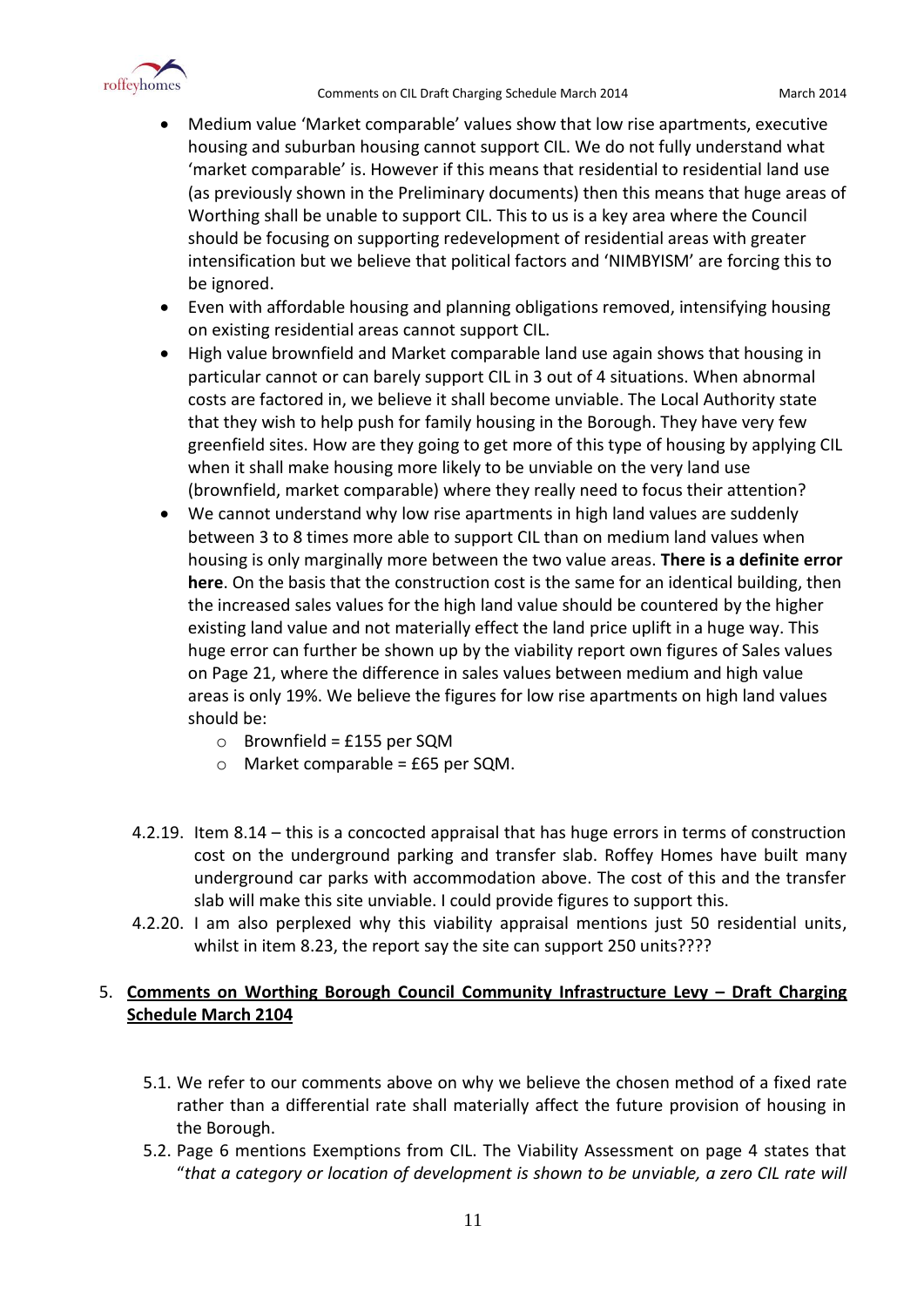

*be recommended.*" 30% of all residential scenarios and 50% of all brownfield scenarios are unviable by using the fixed rate method. How can a fixed rate be appropriate in such a scenario?

- 5.3. Item 1.6 states "*The Levy is a fixed, non-negotiable charge relative to the size and type of the chargeable development."* No mention is made of subject to viability in this statement, which sends out the wrong message to developers and is against the advice and statements in the NCS Viability Assessment.
- 5.4. We are particularly concerned that there is no mention that CIL should be applied to the gross internal floorspace of the habitable units when applied to residential apartments. There are always instances of communal corridors, bin stores, plant rooms, basement parking, lifts, entrance lobbies, cycle stores etc etc that have to be included but have no value. This is particularly valid where on a tight site the parking is underground. **There should be an absolute clear statement that CIL is only applied to the habitable footprint of a unit.**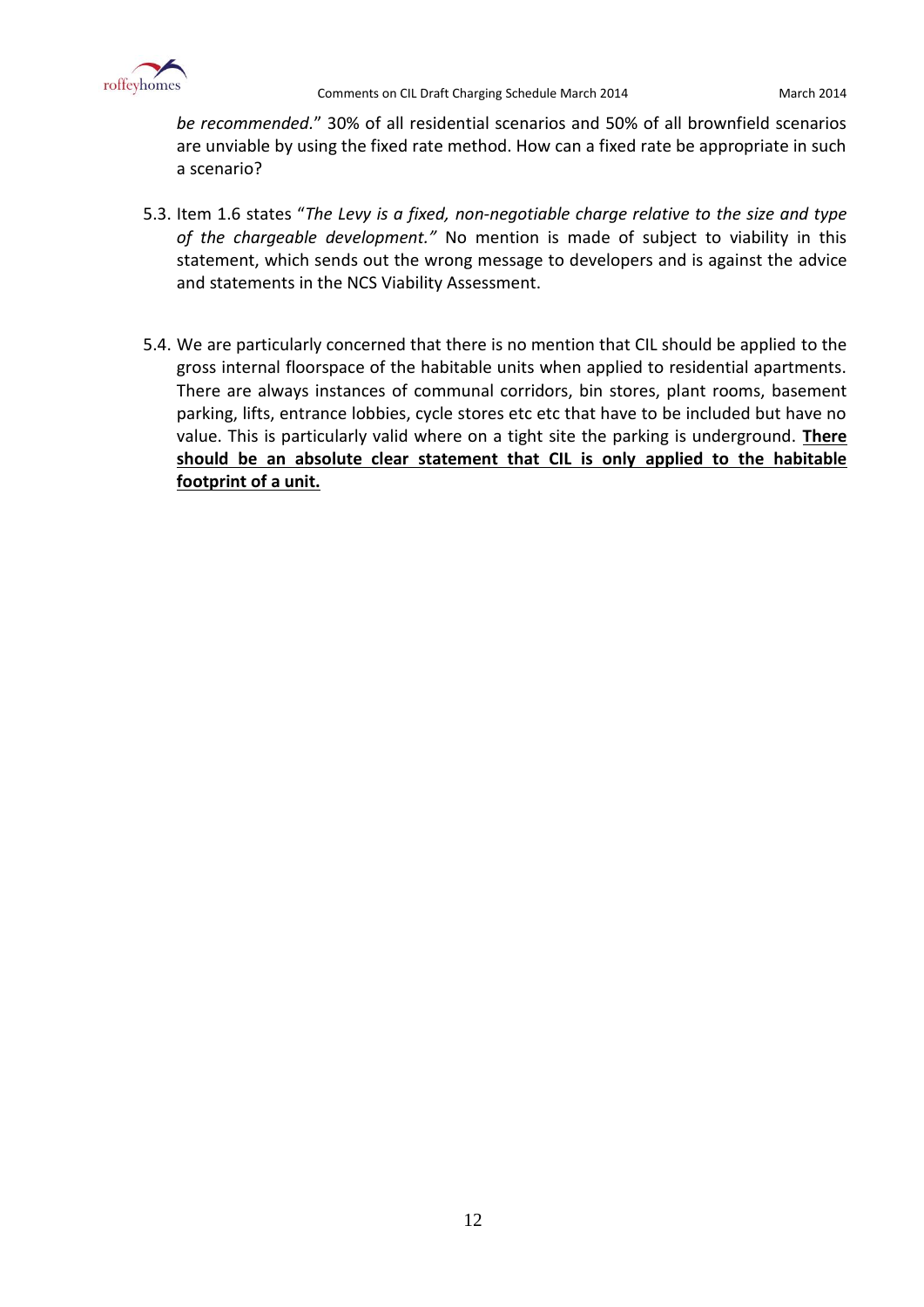

# 6. **Conclusions and Recommendations**

Our comments on the land and viability reports clearly show that there are substantial issues with the application of a fixed rate CIL levy on residential development in Worthing.

- 6.1. We have compiled the following table to show graphically the ramifications of applying a fixed rate of CIL over all residential development:
- $Red =$  unviable  $A$ mber = on the margin of viability  $G$ reen = viable

| <b>NCS</b>                        | Maximum Residential CIL Rates per SQM |            |            |           |          |  |  |
|-----------------------------------|---------------------------------------|------------|------------|-----------|----------|--|--|
| Sub Market / Base Land Value      | Mixed Residential                     | High Rise  | Low Rise   | Executive | Suburban |  |  |
|                                   | Development                           | Apartments | Apartments | Housing   | Housing  |  |  |
| 1 Low                             |                                       |            |            |           |          |  |  |
| Greenfield to Residential         | £96                                   | $-£1144$   | $-E256$    | £137      | £73      |  |  |
| Industrial to Residential         | $-648$                                | $-£1199$   | $-6310$    | $-E9$     | $-E62$   |  |  |
| Market Comparable (Residential to | $-E64$                                | $-£1205$   | $-6315$    | $-E25$    | -£77     |  |  |
| Residential)                      |                                       |            |            |           |          |  |  |
| 2 Medium                          |                                       |            |            |           |          |  |  |
| Greenfield to Residential         | £292                                  | £397       | £208       | £309      | £275     |  |  |
| Industrial to Residential         | £132                                  | £321       | £131       | £146      | £124     |  |  |
| Market Comparable (Residential to | $-632$                                | £244       | £55        | $-E39$    | $-632$   |  |  |
| Residential)                      |                                       |            |            |           |          |  |  |
| 3 High                            |                                       |            |            |           |          |  |  |
| <b>Greenfield to Residential</b>  | £302                                  | £360       | £611       | £271      | £419     |  |  |
| Industrial to Residential         | £142                                  | £286       | £538       | £105      | £268     |  |  |
| Market Comparable (Residential to | $-£17$                                | £211       | £464       | $-E59$    | £117     |  |  |
| Residential)                      |                                       |            |            |           |          |  |  |

**This clearly shows that 20 out of the 45 residential situations are unable to sustain a CIL rate of £100 per SQM, and a further 8 are right on the margin of economic viability, which goes against the Point 30 of the Guidance issued by DCLG (December 2012). It is reasonable to argue that the amber colours are material as they nearly all occur on brownfield land (defined as industrial within the Viability report) where abnormal costs are very likely to occur, such as asbestos, contamination. So it is reasonable to suggest that just under two thirds of residential development are likely to be unviable with this rate of CIL being charged!**

- 6.2. The viability report chose to remove any mention of 'residential to residential' development because they obviously realised that showing this would show up that it cannot support CIL. They have included a 'market comparable' line instead. Assuming they argue that this is residential to residential, then 11 out of 15 scenarios cannot support CIL.
- 6.3. We believe that there are significant errors in the viability results table for the low rise apartments in high land value areas.
- 6.4. We believe that the brownfield land category is not representative of brownfield land, and far greater analysis should be done on this area, as this is the key area in future where development shall occur due to Worthing have very little greenfield land sites. The viability report just looks at industrial – it should look at industrial, commercial and residential brownfield land.